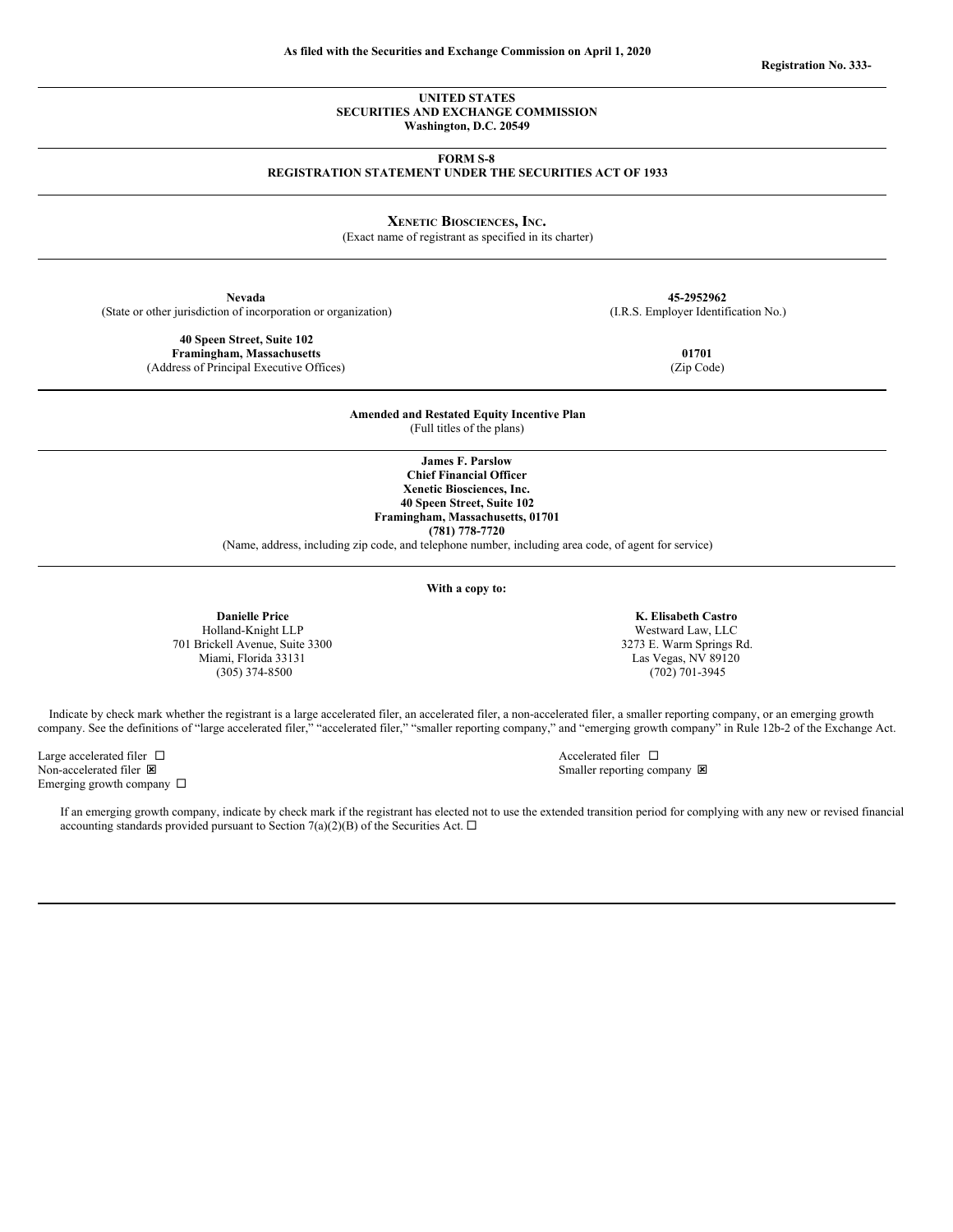# **CALCULATION OF REGISTRATION FEE**

|                                           |                                | <b>Proposed Maximum</b>   | <b>Proposed Maximum</b>  |                         |
|-------------------------------------------|--------------------------------|---------------------------|--------------------------|-------------------------|
| <b>Title of Securities</b>                | <b>Amount to be Registered</b> | Offering                  | Aggregate                | Amount of               |
| to be Registered                          |                                | <b>Price Per Share(2)</b> | <b>Offering Price(2)</b> | <b>Registration Fee</b> |
| Common Stock, par value \$0.001 per share | 750,000 shares                 | \$0.73                    | \$547,500.00             | \$71.07                 |

(1) Pursuant to Rule 416(a) of the Securities Act of 1933, as amended (the "Securities Act"), this Registration Statement shall also cover any additional shares of the Registrant's common stock, par value \$0.001 (the "Common Stock") that become issuable under the Registrant's Amended and Restated Equity Incentive Plan (the "Amended and Restated EIP") by reason of any stock dividend, stock split, recapitalization or other similar transaction effected without receipt of consideration that increases the number of the Registrant's outstanding shares of Common Stock.

(2) Estimated solely for the purpose of calculating the amount of the registration fee pursuant to Rule 457(h) and Rule 457(c) promulgated under the Securities Act. The offering price per share and the aggregate offering price are based upon \$0.73, which is the average of the high and low prices of the Registrant's Common Stock as reported on the NASDAQ Capital Market on March 30, 2020.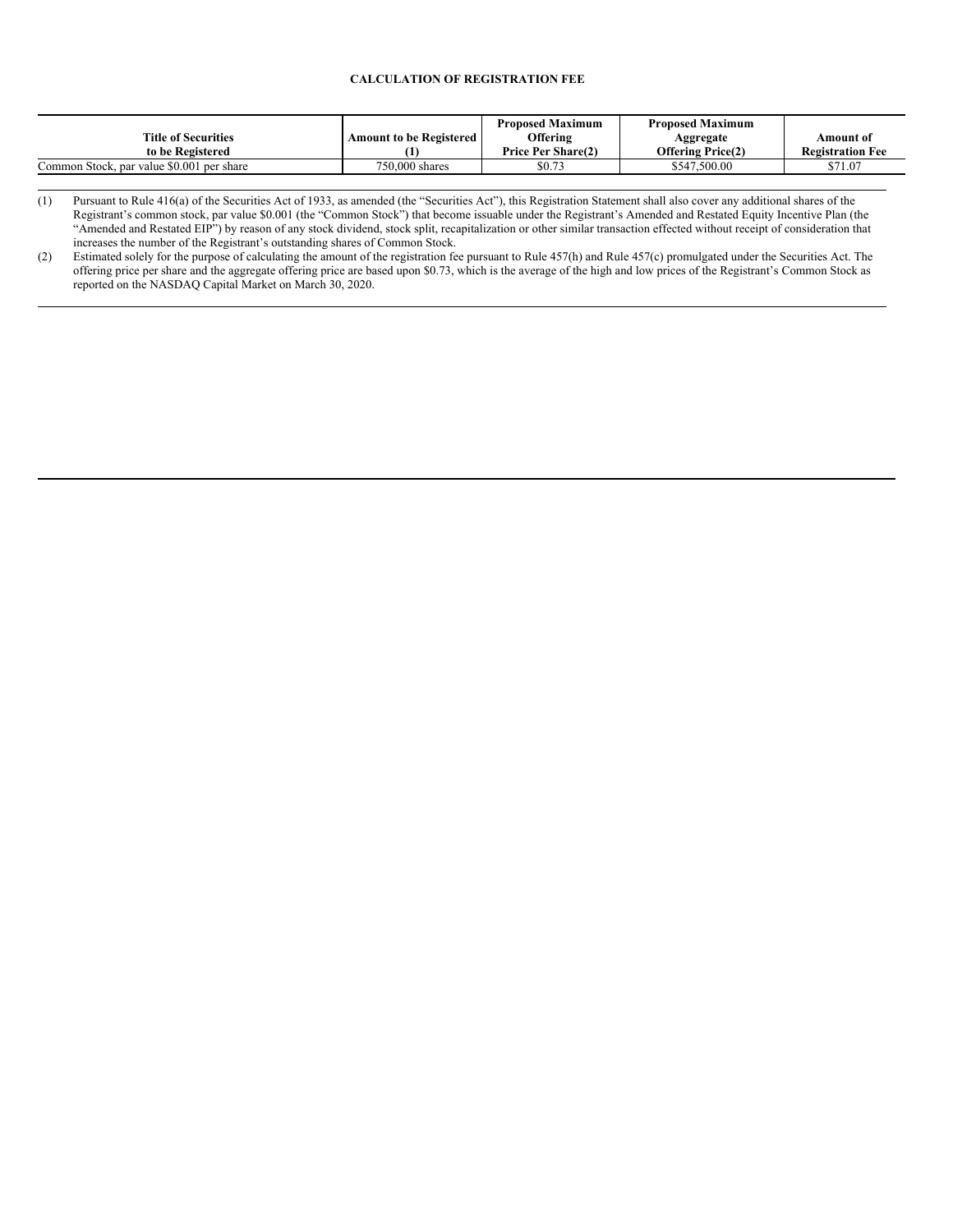#### **EXPLANATORY NOTE**

This Registration Statement on Form S-8 is being filed for the purpose of registering an additional 750,000 shares of common stock, par value \$0.001 per share (the "Common Stock") of the Registrant reserved for future issuance under the Xenetic Biosciences, Inc. Amended and Restated Equity Incentive Plan (the "Amended and Restated EIP"). The additional shares of Common Stock being registered pursuant to the Amended and Restated EIP are additional securities under the same class as other securities for which registration statements (File No. 333- 218024 & File 333-222272) on Form S-8 were filed with the Securities and Exchange Commission (the "Commission") on May 16, 2017 and December 22, 2017, respectively (the "Prior Registration Statements"). Pursuant to Instruction E of Form S-8, the contents of the Prior Registration Statements are incorporated herein by reference.

# **PART I**

#### **INFORMATION REQUIRED IN THE SECTION 10(a) PROSPECTUS**

The information specified in Item 1 and Item 2 of Part I of Form S-8 is omitted from this Registration Statement in accordance with the provisions of Rule 428 under the Securities Act. The documents containing the information specified in Part I of Form S-8 will be delivered to the participants in the plans covered by this Registration Statement as specified by Rule 428(b)(1) under the Securities Act.

# **PART II**

### **INCORPORATION OF DOCUMENTS BY REFERENCE**

#### **ITEM 3. INCORPORATION OF DOCUMENTS BY REFERENCE**

The following documents filed by the Registrant with the Commission are incorporated by reference to this Registration Statement:

(a) The Registrant's Annual Report on Form 10-K (File No. 001-37937) for the fiscal year ended December 31, 2019, filed with the Commission on March 26, 2020;

(b) All other reports filed pursuant to Section 13(a) or 15(d) of the Securities Exchange Act of 1934, as amended (the "Exchange Act"), since the end of the fiscal year covered by the Registrant's Annual Report on Form 10-K for the fiscal year ended December 31, 2019; and

(c) The description of the Registrant's Common Stock contained in the Registrant's Registration Statement on Form 8-A/A filed on November 1, 2016 (File No. 001-37937), under the Exchange Act, including any amendment or report filed for the purpose of updating such description.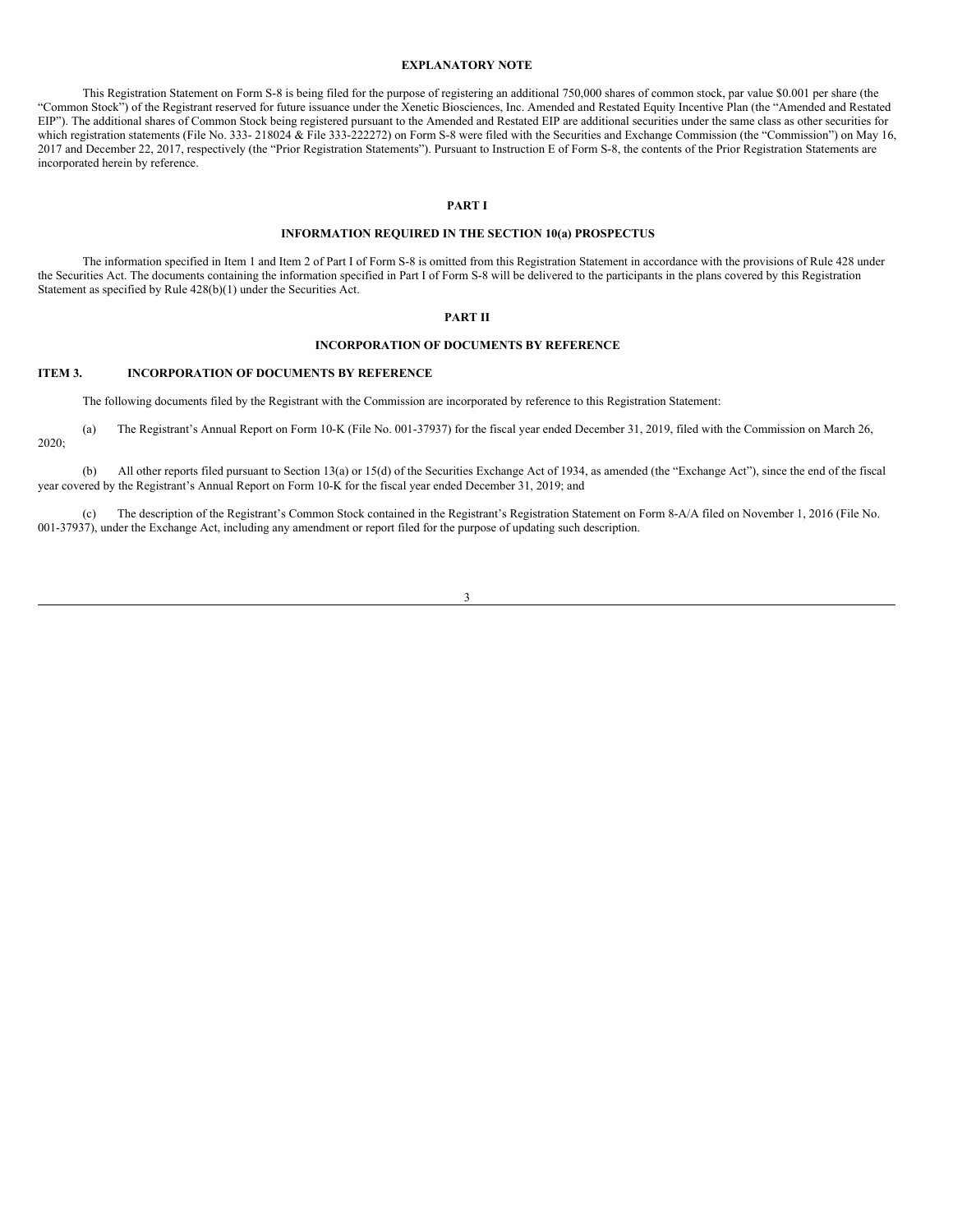All other reports and documents subsequently filed by the Registrant pursuant to Sections 13(a), 13(c), 14 and 15(d) of the Exchange Act on or after the date of this Registration Statement and prior to the filing of a post-effective amendment to this Registration Statement which indicates that all securities offered have been sold or which deregisters all securities then remaining unsold, shall be deemed to be incorporated by reference herein and to be a part of this Registration Statement from the date of the filing of such reports and documents; provided, however, that documents, reports and definitive proxy or information statements, or portions thereof, which are furnished and not filed in accordance with the rules of the Commission shall not be deemed incorporated by reference into this Registration Statement.

Any statement contained in a document incorporated or deemed to be incorporated by reference herein shall be deemed to be modified or superseded for purposes of this Registration Statement to the extent that a statement contained herein or in any subsequently filed document that also is deemed to be incorporated by reference herein modifies or supersedes such statement. Any such statement so modified or superseded shall not be deemed, except as so modified or superseded, to constitute a part of this Registration Statement.

## **ITEM 4. DESCRIPTION OF SECURITIES**

Not applicable.

#### **ITEM 5. INTERESTS OF NAMED EXPERTS AND COUNSEL**

Not applicable.

#### **ITEM 6. INDEMNIFICATION OF DIRECTORS AND OFFICERS**

Nevada law provides that a Nevada corporation may indemnify any person who was or is a party or is threatened to be made a party to any threatened, pending or completed proceeding, except an action by or in the right of the corporation, by reason of the fact that such person is or was a director, officer, employee or agent of the corporation, or is or was serving at the request of the corporation as a director, officer, employee or agent of another corporation or other enterprise, against expenses, including attorneys' fees, judgments, fines and amounts paid in settlement actually and reasonably incurred by such person in connection with the proceeding, if such person:

- is not liable for breach of his or her fiduciary duties to the corporation; or
- acted in good faith and in a manner which he or she reasonably believed to be in or not opposed to the best interests of the corporation, and, with respect to any criminal action or proceeding, had no reasonable cause to believe his or her conduct was unlawful.

In addition, a Nevada corporation may indemnify any person who was or is a party or is threatened to be made a party to any threatened, pending or completed action by or in the right of the corporation to procure a judgment in its favor by reason of the fact that such person is or was a director, officer, employee or agent of the corporation, or is or was serving at the request of the corporation as a director, officer, employee or agent of another corporation or other enterprise against expenses, including amounts paid in settlement and attorneys' fees actually and reasonably incurred by such person in connection with the defense or settlement of the action, if he or she:

- is not liable for breach of his or her fiduciary duties to the corporation; or
- acted in good faith and in a manner which he or she reasonably believed to be in or not opposed to the best interests of the corporation.

Under Nevada law, indemnification may not be made for any claim as to which such a person has been adjudged by a court of competent jurisdiction, after exhaustion of all appeals therefrom, to be liable to the corporation or for amounts paid in settlement to the corporation, unless and only to the extent that a court of competent jurisdiction determines that in view of all the circumstances of the case, the person is fairly and reasonably entitled to indemnity for such expenses as the court deems proper.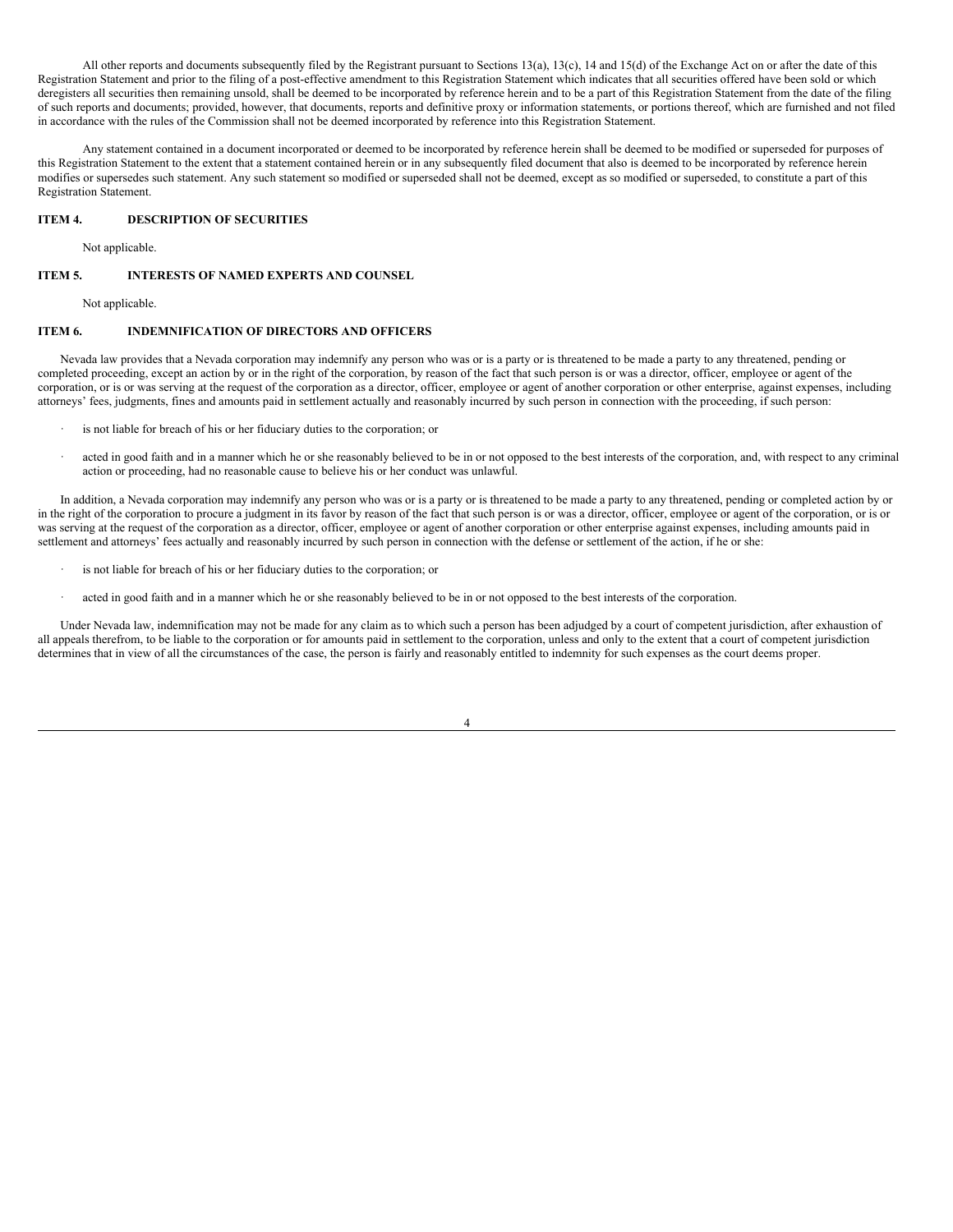To the extent that a director, officer, employee or agent of a corporation has been successful on the merits or otherwise in defense of any non-derivative proceeding or any derivative proceeding, or in defense of any claim, issue or matter therein, the corporation shall indemnify such person against expenses, including attorneys' fees, actually and reasonably incurred in connection with the defense.

Further, Nevada law permits a Nevada corporation to purchase and maintain insurance or to make other financial arrangements on behalf of any person who is or was a director, officer, employee or agent of the corporation, or is or was serving at the request of the corporation as a director, officer, employee or agent of another corporation or other enterprise for any liability asserted against him or her and liability and expenses incurred by him or her in his or her capacity as a director, officer, employee or agent, or arising out of his or her status as such, whether or not the corporation has the authority to indemnify such person against such liability and expenses.

Under our charter and bylaws, we are obligated to indemnify any director, officer, employee or agent of the company to the fullest extent permitted by the Nevada Revised Statues ("NRS"), as described above. We have entered into separate indemnification agreements with our directors and executive officers, in addition to the indemnification provided for in our charter and bylaws. These agreements, among other things, require us to indemnify our directors and executive officers who have met the standards of conduct that make it permissible under the NRS for us to indemnify the claimant for certain expenses, including attorneys' fees, judgments, fines and settlement amounts incurred by such person in any action or proceeding arising out of their services as one of our directors, officers, employees or agents, or any of our subsidiaries or any other company or enterprise to which the person provides services at our request. We believe that these charter and bylaw provisions and indemnification agreements are necessary to attract and retain qualified persons as directors.

In addition, indemnification is required to continue as to a person who has ceased to be a director or officer and inures to the benefit of his or her heirs, executors and administrators. Subject to the exceptions detailed below, we may indemnify a person seeking indemnification in connection with a proceeding (or part thereof) initiated by the person seeking indemnification only if the proceeding (or part thereof) was authorized by our board of directors. We may indemnify any employee or agent of us to an extent greater than required by law only if and to the extent that our directors, in their discretion, may determine.

If we do not pay a claim for indemnification within 60 days after a written claim has been received by us or pay an advancement of expenses under our bylaws in full within 20 days after a written claim has been received by us, the claimant may bring suit against us to recover the unpaid amount of the claim and, if successful in whole or in part, the claimant also will be entitled to be paid the expense of prosecuting such claim to the fullest extent permitted by applicable law. In any such action, we would have the burden of proving that the claimant is not entitled to the requested indemnification or advancement of expenses.

# **ITEM 7. EXEMPTION FROM REGISTRATION CLAIMED**

Not applicable.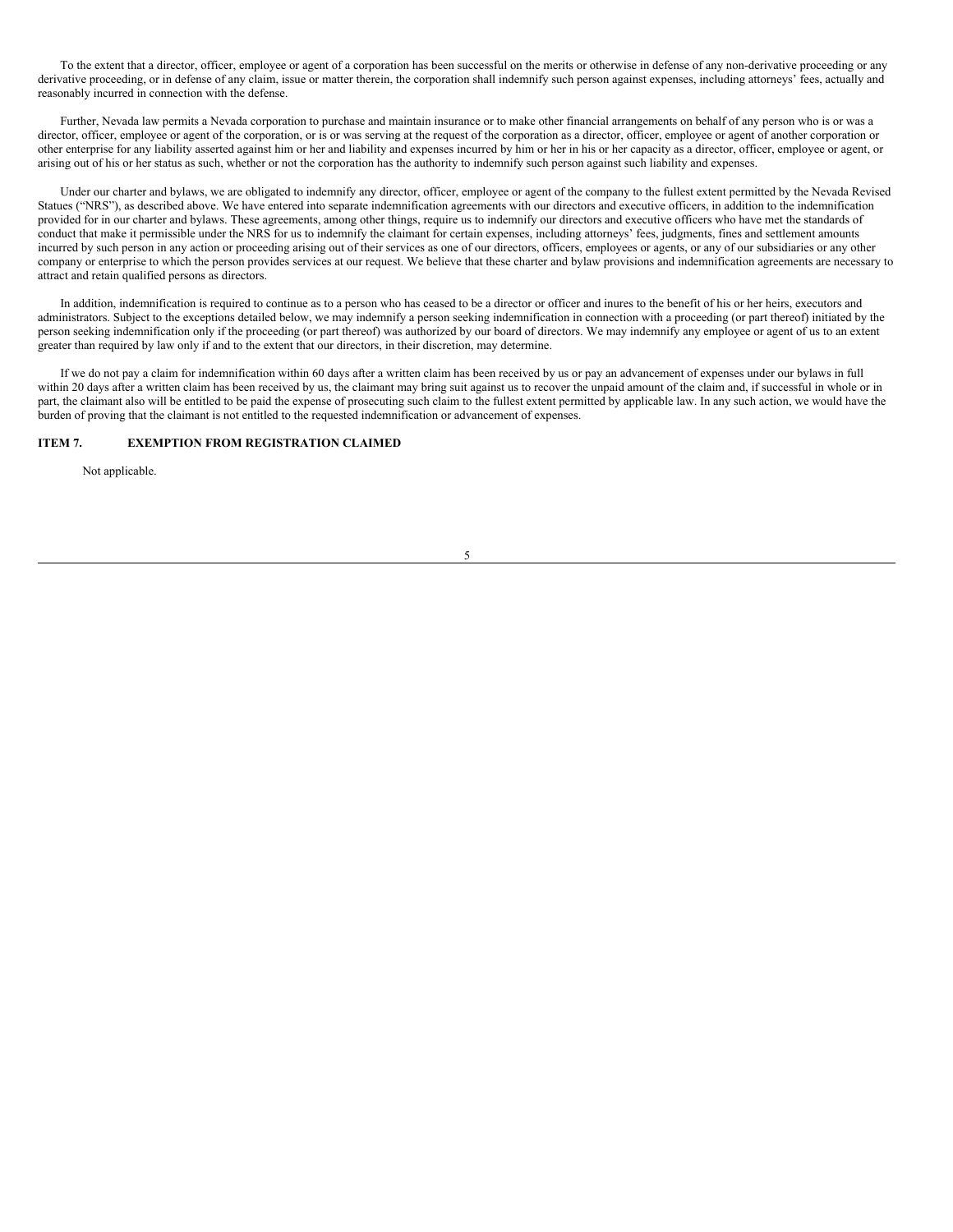## **ITEM 8. EXHIBITS**

The following exhibits are filed herewith:

| <b>Exhibit No.</b> | <b>Exhibit Index</b>                                                                                        | Form    | <b>Filing Date</b> | <b>Exhibit</b><br><b>Number</b> | Filed<br><b>Herewith</b> |
|--------------------|-------------------------------------------------------------------------------------------------------------|---------|--------------------|---------------------------------|--------------------------|
| 4.1                | <b>Articles of Incorporation</b>                                                                            | $S-1$   | 11/21/2011         | 3.1                             |                          |
| 4.2                | Certificate of Amendment to Articles of Incorporation                                                       | $8-K$   | 02/12/2013         | 3.1                             |                          |
| 4.3                | Certificate of Amendment to Articles of Incorporation                                                       | $8-K$   | 02/27/2013         | 3.1                             |                          |
| 4.4                | Certificate of Amendment to Articles of Incorporation                                                       | $10-o$  | 01/10/2014         | 3.1                             |                          |
| 4.5                | Certificate of Change Pursuant to NRS 78.209                                                                | $10-°$  | 01/10/2014         | 3.2                             |                          |
| 4.6                | Certificate of Amendment to Articles of Incorporation                                                       | $8-K$   | 09/30/2015         | 3.1                             |                          |
| 4.7                | <b>Certificate of Change</b>                                                                                | $8-K$   | 06/24/2019         | 3.1                             |                          |
| 4.8                | <b>Certificate of Amendment</b>                                                                             | $8-K$   | 06/24/2019         | 3.2                             |                          |
| 4.9                | Amended and Restated Bylaws of Xenetic Biosciences, Inc.                                                    | $8-K$   | 2/27/2017          | 3.1                             |                          |
| 4.10               | Form of Common Stock Certificate of the Registrant                                                          | $S-1/A$ | 07/14/2016         | 4.1                             |                          |
| 4.11               | Form of Amended and Restated Xenetic Biosciences, Inc. Equity Incentive Plan,<br>effective December 4, 2019 | DEF14A  | 11/08/2019         | Appendix A                      |                          |
| 5.1                | Opinion of Westward Law Group                                                                               |         |                    |                                 | X                        |
| 23.1               | Consent of Marcum LLP                                                                                       |         |                    |                                 | X                        |
| 23.2               | Consent of Westward Law Group (included in Exhibit 5.1)                                                     |         |                    |                                 | X                        |
| 24.1               | Power of Attorney (included on signature page)                                                              |         |                    |                                 | X                        |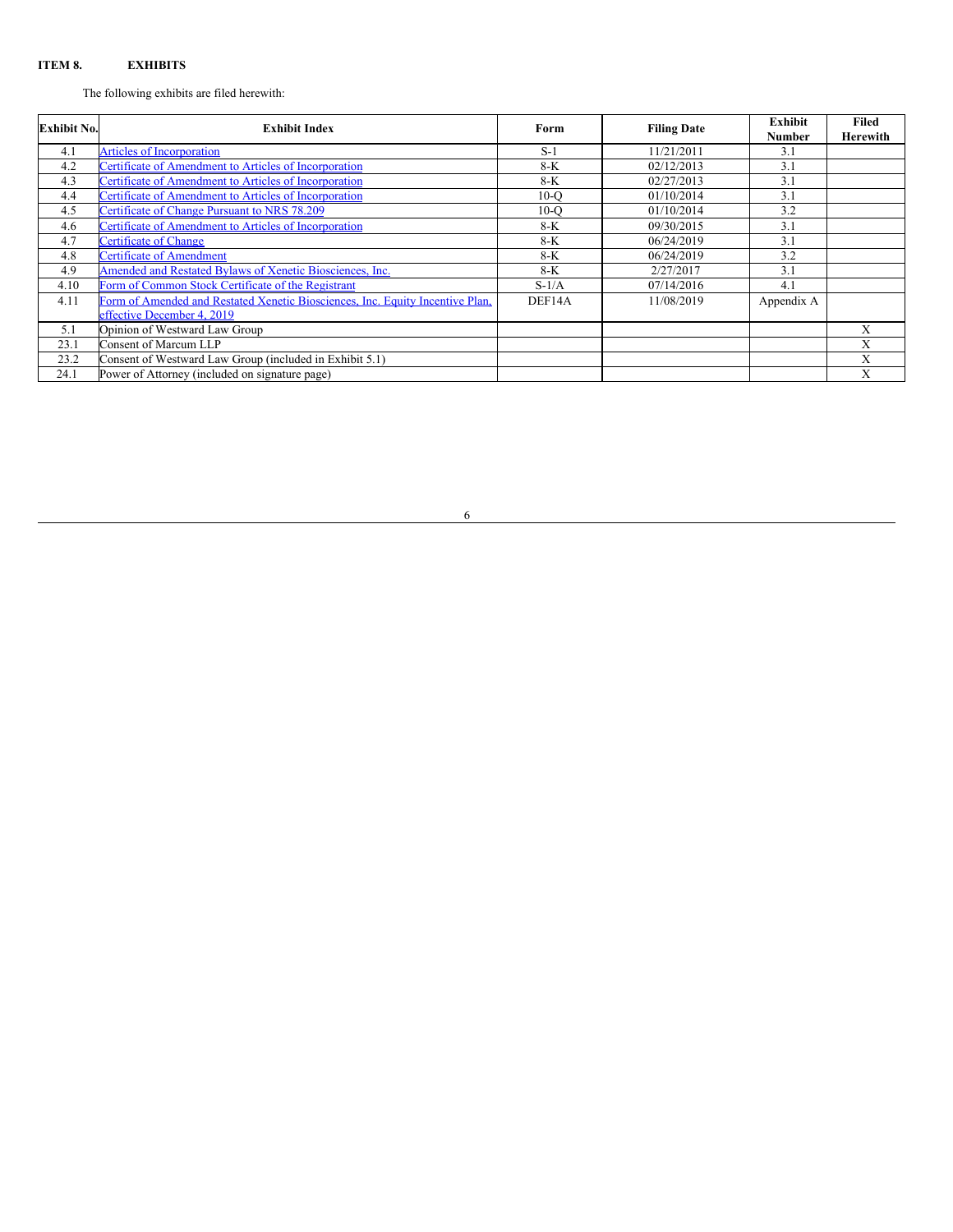#### **ITEM 9. UNDERTAKINGS**

- **1.** The Registrant hereby undertakes:
	- **(a)** To file, during any period in which offers or sales are being made, a post-effective amendment to this Registration Statement:
		- (i) To include any prospectus required by section  $10(a)(3)$  of the Securities Act;

**(ii)** To reflect in the prospectus any facts or events arising after the effective date of the registration statement (or the most recent post-effective amendment thereof) which, individually or in the aggregate, represent a fundamental change in the information set forth in the registration statement. Notwithstanding the foregoing, any increase or decrease in volume of securities offered (if the total dollar value of securities offered would not exceed that which was registered) and any deviation from the low or high end of the estimated maximum offering range may be reflected in the form of prospectus filed with the Commission pursuant to Rule 424(b) if, in the aggregate, the changes in volume and price represent no more than a 20% change in the maximum aggregate offering price set forth in the "Calculation of Registration Fee" table in the effective registration statement.

**(iii)** To include any material information with respect to the plan of distribution not previously disclosed in the registration statement or any material change to such information in the registration statement;

*Provided, however,* that paragraphs (a)(i) and (a)(ii) do not apply if the information required to be included in a post-effective amendment by those paragraphs is contained in reports filed with or furnished to the Commission by the Registrant pursuant to Section 13 or Section 15(d) of the Exchange Act that are incorporated by reference in the registration statement.

**(b)** That, for the purpose of determining any liability under the Securities Act, each such post-effective amendment shall be deemed to be a new registration statement relating to the securities offered herein, and the offering of such securities at that time shall be deemed to be the initial bona fide offering thereof.

**(c)** To remove from registration by means of a post-effective amendment any of the securities being registered which remain unsold at the termination of the offering.

**2.** The Registrant hereby undertakes that, for purposes of determining any liability under the Securities Act, each filing of the Registrant's annual report pursuant to Section 13(a) or Section 15(d) of the Exchange Act (and, where applicable, each filing of an employee benefit plan's annual report pursuant to Section 15(d) of the Exchange Act) that is incorporated by reference in the Registration Statement shall be deemed to be a new registration statement relating to the securities offered herein, and the offering of such securities at that time shall be deemed to be the initial bona fide offering thereof.

**3.** Insofar as indemnification for liabilities arising under the Securities Act may be permitted to directors, officers and controlling persons of the Registrant pursuant to the foregoing provisions, or otherwise, the Registrant has been advised that in the opinion of the Securities and Exchange Commission such indemnification is against public policy as expressed in the Securities Act and is, therefore, unenforceable. In the event that a claim for indemnification against such liabilities (other than the payment by the Registrant of expenses incurred or paid by a director, officer or controlling person of the Registrant in the successful defense of any action, suit or proceeding) is asserted by such director, officer or controlling person in connection with the securities being registered, the Registrant will, unless in the opinion of its counsel the matter has been settled by controlling precedent, submit to a court of appropriate jurisdiction the question whether such indemnification by it is against public policy as expressed in the Securities Act and will be governed by the final adjudication of such issue.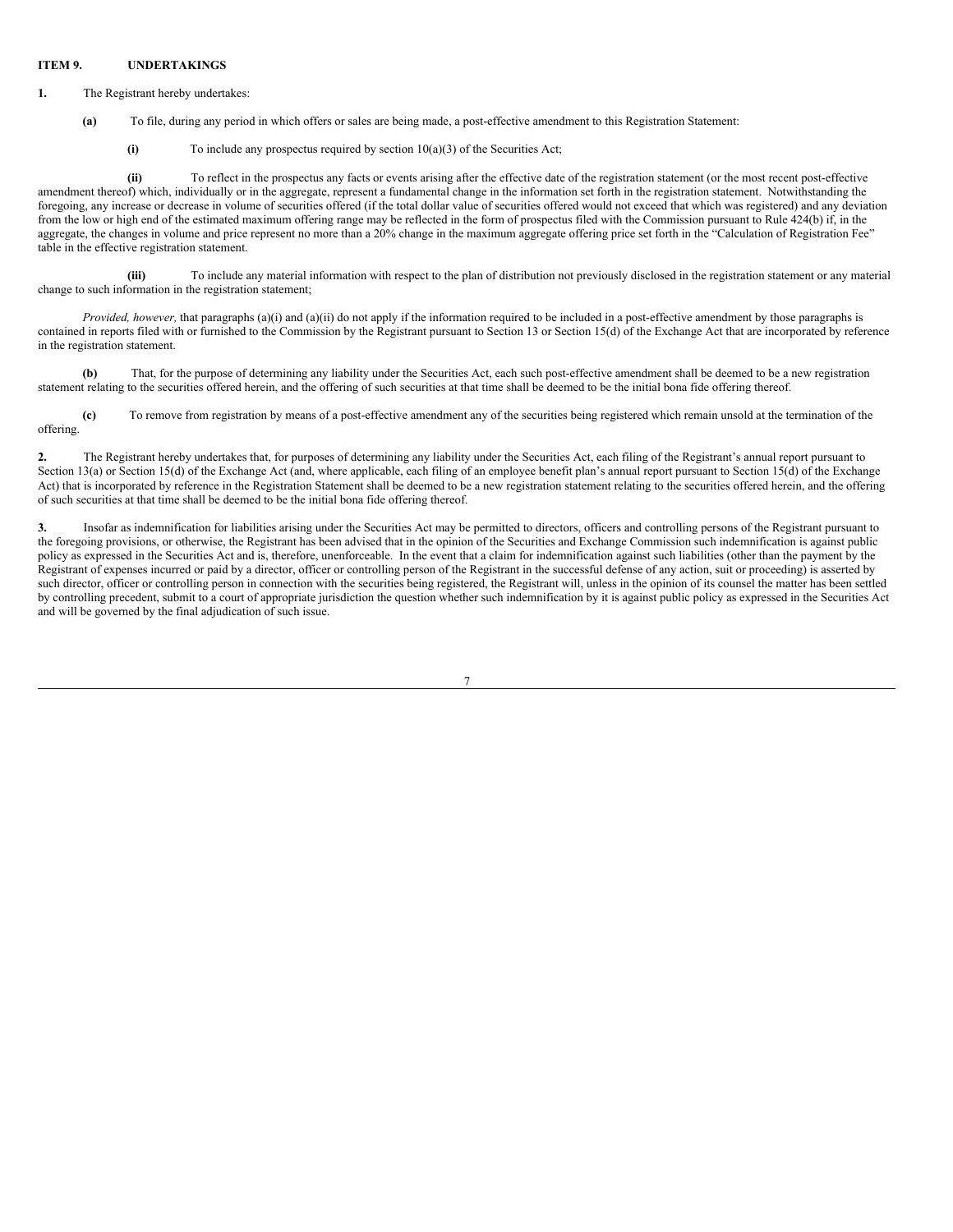## **SIGNATURES**

Pursuant to the requirements of the Securities Act of 1933, as amended, the Registrant certifies that it has reasonable grounds to believe that it meets all of the requirements for filing on Form S-8 and has duly caused this Registration Statement to be signed on its behalf by the undersigned, thereunto duly authorized, in the City of Framingham, Commonwealth of Massachusetts, on April 1, 2020.

# **XENETIC BIOSCIENCES, INC.**

By:  $/s/$  James Parslow James Parslow

Chief Financial Officer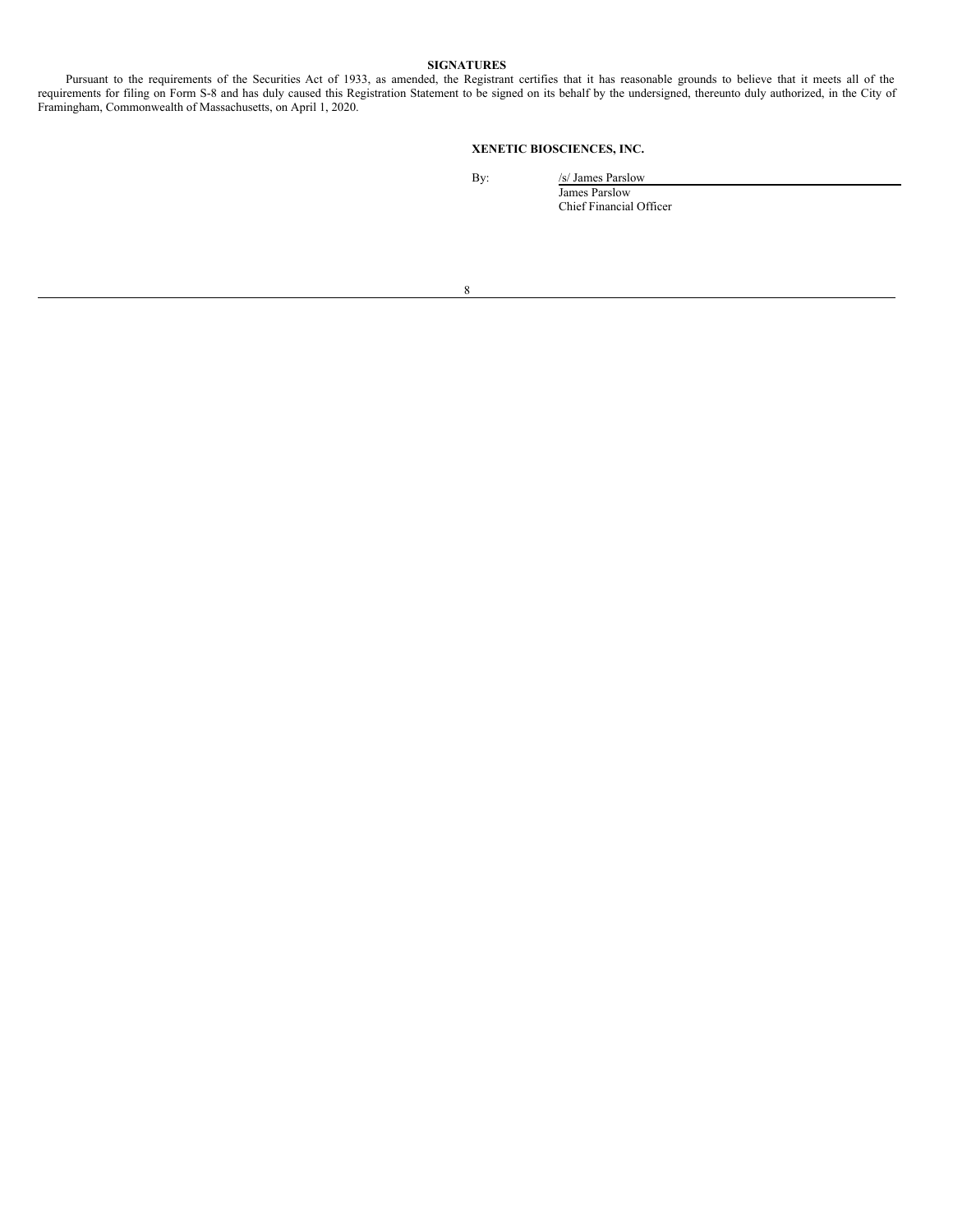#### **POWER OF ATTORNEY**

KNOW ALL PERSONS BY THESE PRESENTS, that each person whose signature appears below constitutes and appoints Jeffrey Eisenberg or James Parslow, and each of them singly, as his or her true and lawful attorney-in-fact and agent, with the full power of substitution, for him or her and in his or her name, place or stead, in any and all capacities, to sign any and all amendments to this Registration Statement (including post-effective amendments), and to file the same, with all exhibits thereto and other documents in connection therewith, with the Securities and Exchange Commission, granting unto said attorney-in-fact and agent, full power and authority to do and perform each and every act and thing requisite and necessary to be done in connection therewith, as fully to all intents and purposes as he or she might or could do in person, hereby ratifying and confirming all that said attorney-in-fact and agent, or his substitute or substitutes, may lawfully do or cause to be done by virtue hereof.

Pursuant to the requirements of the Securities Act of 1933, as amended, this Registration Statement has been signed by the following persons in the capacities and on the dates indicated.

| <b>Title</b><br>Signature                      |                                                                                        | Date          |  |  |
|------------------------------------------------|----------------------------------------------------------------------------------------|---------------|--|--|
| /S/ JEFFREY EISENBERG<br>Jeffrey Eisenberg     | Chief Executive Officer and Director<br>(Principal Executive Officer)                  | April 1, 2020 |  |  |
| /S/ JAMES PARSLOW<br>James Parslow             | Chief Financial Officer<br>(Principal Financial Officer, Principal Accounting Officer) | April 1, 2020 |  |  |
| /S/ GRIGORY BORISENKO<br>Grigory Borisenko     | Director                                                                               | April 1, 2020 |  |  |
| /S/ JAMES E. CALLAWAY<br>James E. Callaway     | Director                                                                               | April 1, 2020 |  |  |
| /S/ FIRDAUS JAL DASTOOR<br>Firdaus Jal Dastoor | Director                                                                               | April 1, 2020 |  |  |
| /S/ DMITRY GENKIN<br>Dmitry Genkin             | Director                                                                               | April 1, 2020 |  |  |
| Roger Kornberg                                 | Director                                                                               |               |  |  |
| /S/ ADAM LOGAL<br>Adam Logal                   | Director                                                                               | April 1, 2020 |  |  |
| Alexey Vinogradov                              | Director                                                                               |               |  |  |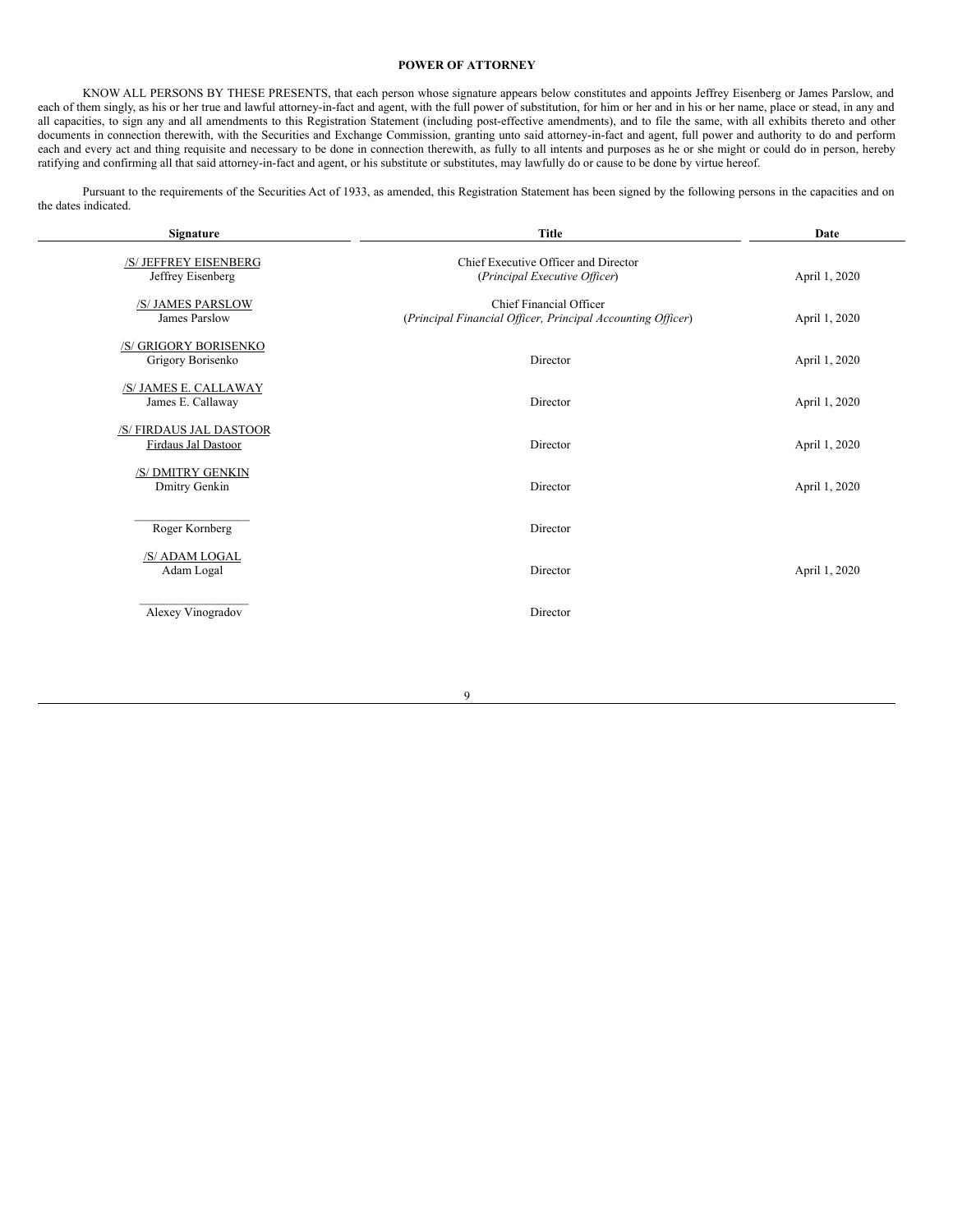3273 E. Warm Springs Las Vegas, NV 89120

Telephone: 702-701-3945 Facsimile: 702-944-7100 Email: keavery@westwardlaw.com

April 1, 2020

Xenetic Biosciences, Inc. 40 Speen Street, Suite 102 Framingham, Massachusetts 01701

*Re: Xenetic Biosciences, Inc., Registration Statement on Form S-8*

Ladies and Gentlemen:

We have acted as Nevada counsel for Xenetic Biosciences, Inc., a Nevada corporation (the "Company"), in connection with the filing of a Registration Statement on Form S-8 (the "Registration Statement") with the Securities and Exchange Commission (the "Commission") pursuant to the Securities Act of 1933, as amended (the "Act"), covering the proposed issuance of an aggregate of 1,025,636 shares of the Company's common stock, par value \$0.001 per share (the "EIP Shares"), issuable pursuant to the Xenetic Biosciences, Inc. Amended and Restated 2014 Equity Incentive Plan (the "Plan"). This opinion is being furnished pursuant to Item 601(b)(5) of Regulation S-K under the Act.

In rendering the opinion set forth below, we have reviewed (a) the Registration Statement, the related prospectuses and the exhibits thereto; (b) the Company's Articles of Incorporation, as amended; (c) the Company's Amended and Restated Bylaws; (d) certain records of the Company's corporate proceedings as reflected in its minute books, including resolutions of the board of directors approving the Plan and various options granted pursuant to the Plan; (e) the Plan; (f) a certificate of verification of facts provided by the Company's Chief Financial Officer, and (g) such statutes, records and other documents as we have deemed relevant. In our examination, we have assumed the genuineness of all signatures, the authenticity of all documents submitted to us as originals, and conformity with the originals of all documents submitted to us as copies thereof. In addition, we have made such other examinations of law and fact, as we have deemed relevant in order to form a basis for the opinion hereinafter expressed.

Based upon the foregoing, it is our opinion that the EIP Shares have been duly authorized and will be legally and validly issued, fully paid and non-assessable shares of the Company's common stock so long as they are issued and sold in accordance with:

(a) the Plan; and

(b) the Registration Statement and related prospectuses (filed with the Commission under the Act).

This opinion is based on Nevada general corporate law, including the statutory provisions, all applicable provisions of the Nevada constitution and reported judicial decisions interpreting those laws. We express no opinion, and none should be inferred, as to any other laws, including, without limitation, laws of any other state.

\*Licensed Nevada, California, Washington and Hawaii Bars;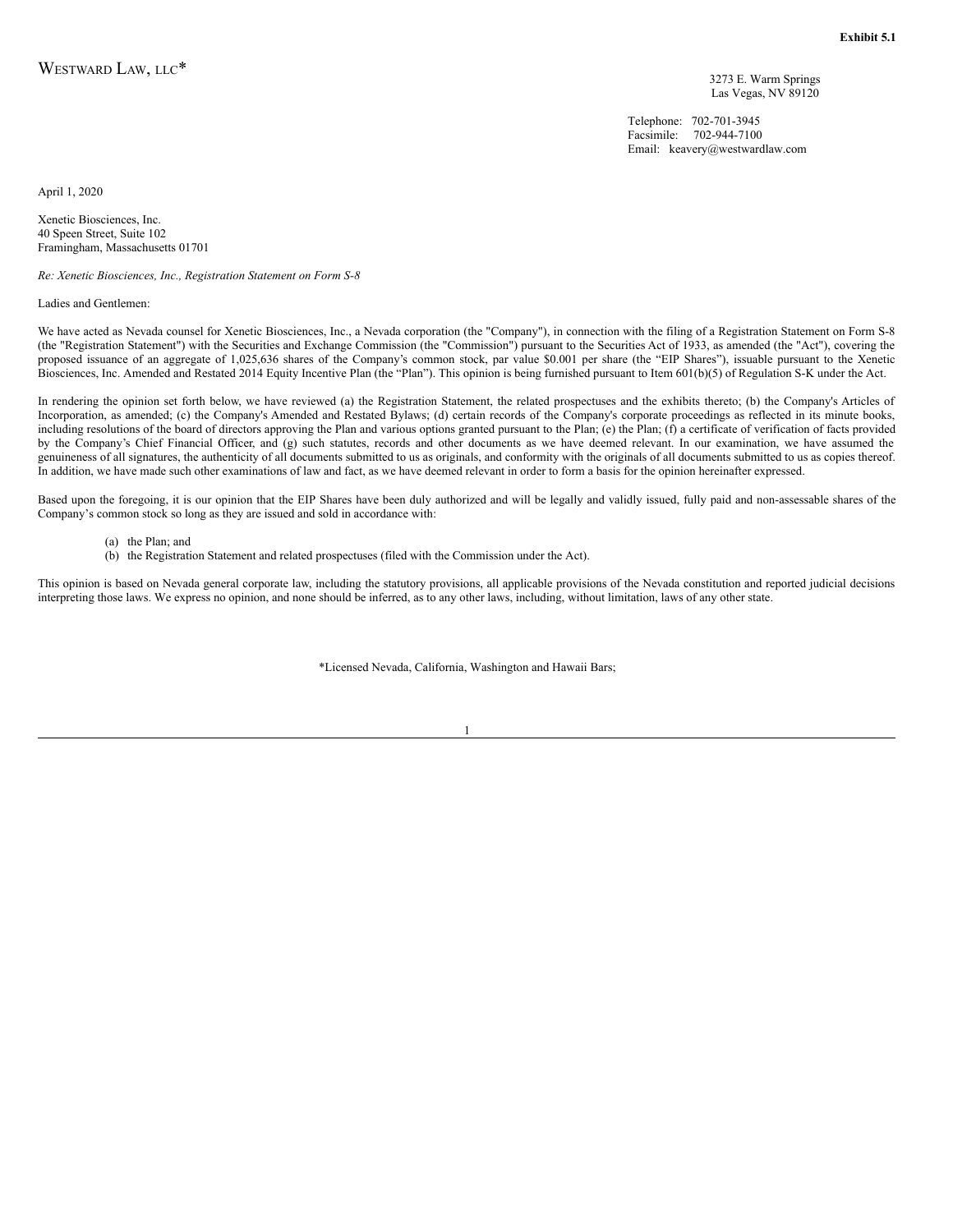The opinions set forth herein are subject to the following qualifications: (a) we have made no independent verification of the factual matters as set forth in the documents or certificates reviewed, and (b) our opinion speaks only as of the date hereof and we express no opinion as to, and disclaim any undertaking or obligation to update this opinion in respect of circumstances or events which may occur subsequent to this date. In addition, as to certain factual matters, we have relied upon a certificate of the Company's Chief Financial Officer and have not sought independently to verify such matters.

The opinions set forth herein are limited to the matters expressly set forth in this opinion letter, and no opinion is to be implied or may be inferred beyond the matters expressly so stated. This opinion letter is given as of the date hereof and we assume no obligation to advise you of changes that may hereafter be brought to my attention.

We consent to the use of this opinion as an exhibit to the Registration Statement and further consent to the use of our name wherever appearing in the Registration Statement, including any related prospectus constituting a part thereof, and in any amendment, thereto.

Very truly yours,

WESTWARD LAW LLC

/s/ K. Elisabeth Castro